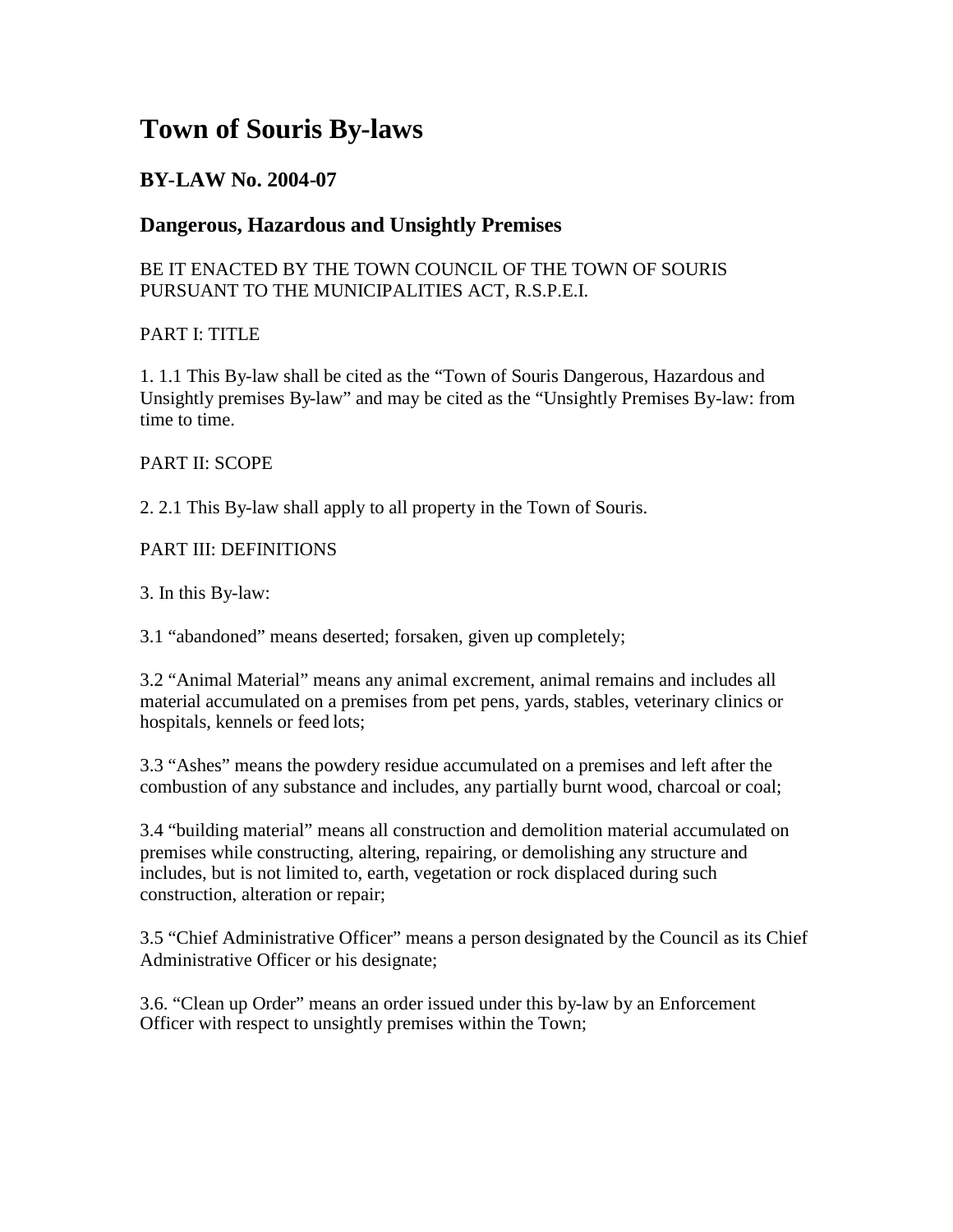3.7. "Council" means the elected Council of the Town;

3.8. "Dangerous or Hazardous Building" includes;

(a) a Building or structure where the walls or other vertical structural members list, lean, or buckle to such an extent that it presents a danger to the occupants or other persons or property;

(b) a Building or structure which shows clear damage or deterioration of the foundation supporting member or members;

(c) a Building or structure which has improperly distributed loads upon the floor or roofs or structural supporting members or in which the same are overloaded, or which has insufficient strength to be reasonably for the intended use or occupation;

(d) a Building or structure which has:

(i) become dangerous to life, safety, or the health and welfare of the occupants or the general public, or

(ii) deteriorated so as to substantially depreciate the value of the property in the vicinity, or

(iii) become a detriment to the general appearance of the Town.

(iv) deteriorated by virtue of broken windows, tom roofing or defects, which have rendered it in a condition of substantial disrepair.

(v) fire, smoke, or water damage, or any other fire associated damage.

3.9. "Enforcement Officer" means any member of the Royal Canadian Mounted Police or a duly authorized By-law Enforcement Officer of the Town, or Chief Administrative Officer.

3.10 "Litter" includes:

(a) Rubbish, refuse, garbage, waste materials, papers, packages, containers, bottles, cans, or parts thereof; and

(b) Any article, product, machinery, mobile home or manufactured goods which are dumped, discarded, abandoned, or otherwise disposed of.

3.11 "Owner" includes:

(a) a land owner as listed in the Assessment Role compiled by the Department of Finance under the Real Property Assessment Act, Cap. R-4, R.S.P.E.I. 1988, and amendments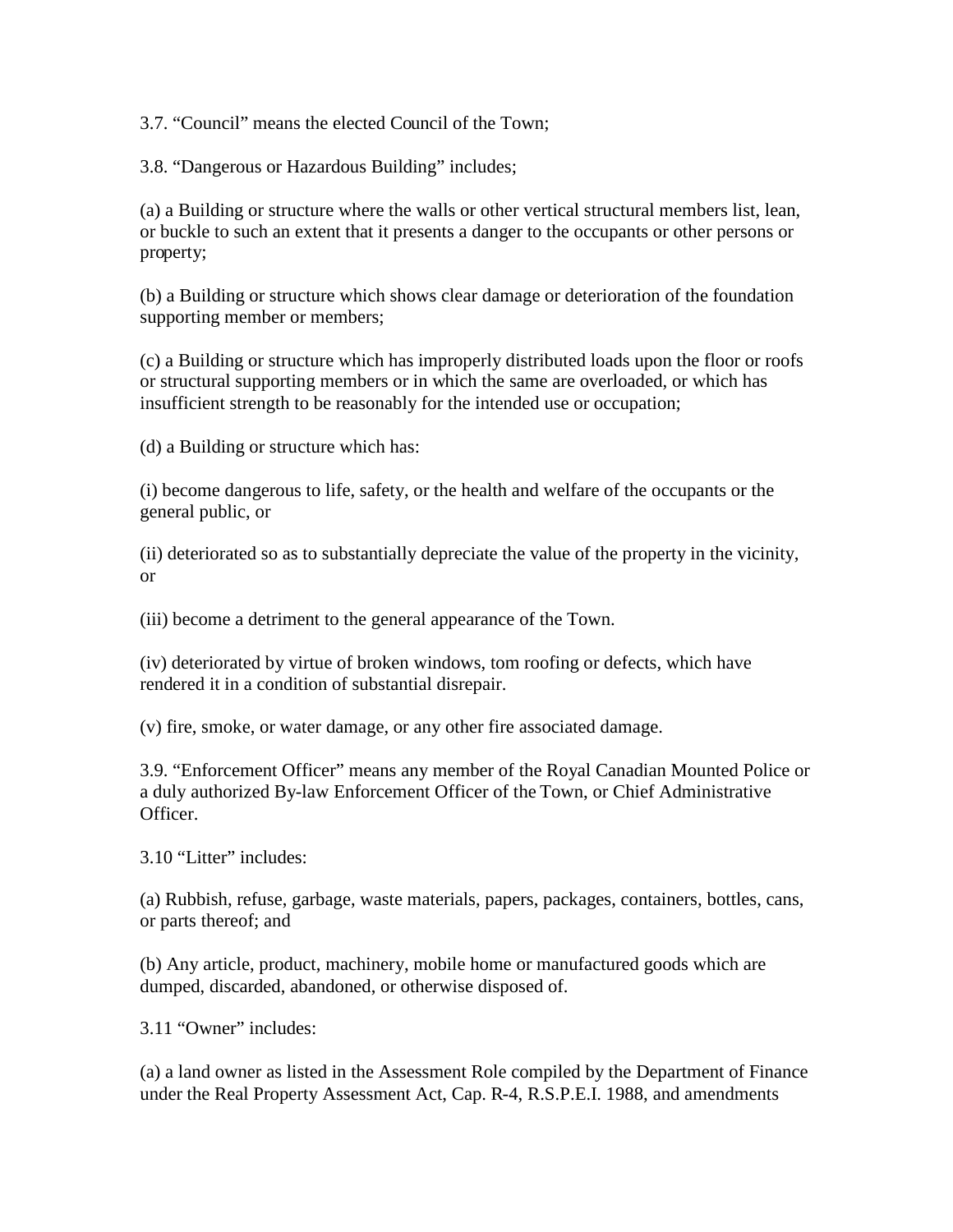thereto, which printed Assessment Role is issued to the Town at the beginning of each year (with printed updates throughout the year), tenant, lessee or other person in possession or occupancy of a Property;

(b) an executor, administrator, trustee, agent, or other person managing a Property for the registered landowner; and

(c) in any prosecution of a contravention of this By-law, the Owner of a Property may prove prima facie by a certificate purporting to be signed by the Chief Administrative Officer and it shall not be necessary to prove the authenticity of such signature and where the name in the certificate is the same as that of the person charged with an offence, it is prima facie evidence that he/she is the person named in the certificate.

3.12 "Premises" means the external surfaces of all buildings and the whole or part of any land, including land immediately adjacent to any building, situated in whole, or in part in the Town and includes any land or buildings owned or leased by the Town;

3.13 "Property" includes all or any part of lands, buildings, foundations, scaffolding, fences, excavations, depressions, drains, ditches, culverts, wells, or loose impediments;

3.14 "right of access" means the right of an Enforcement Officer to enter onto a property to inspect the property to determine whether to issue a "Clean Up Order", or to allow work forces access to the property for the purposes of enforcing a "Clean Up Order";

3.15 "unsightly premises" means any property or part of it which is characterized by visual evidence or a lack of general maintenance and upkeep by the excessive accumulation on the premises of;

(i) any rubbish, refuse, garbage, papers, packages, containers, bottles, cans, article, product, machinery, mobile home, or manufactured good which are dumped, discarded, abandoned, or otherwise disposed of;

(ii) the whole or part of any motor vehicle or vehicles:

(a) which has no current license plate attached to it and in respect of which, no registration certificates has been issued for the current year; and

(b) which is inoperative by reason of removed parts, or equipment;

(iii) equipment or machinery which has been rendered inoperative by reason of its disassembly, age, or mechanical condition and includes any household appliances;

(iv) all forms of waste, refuse and litter as defined under the Provincial Island Waste Management Corporation.

3.16 "Vacant Building" means any building which is unoccupied;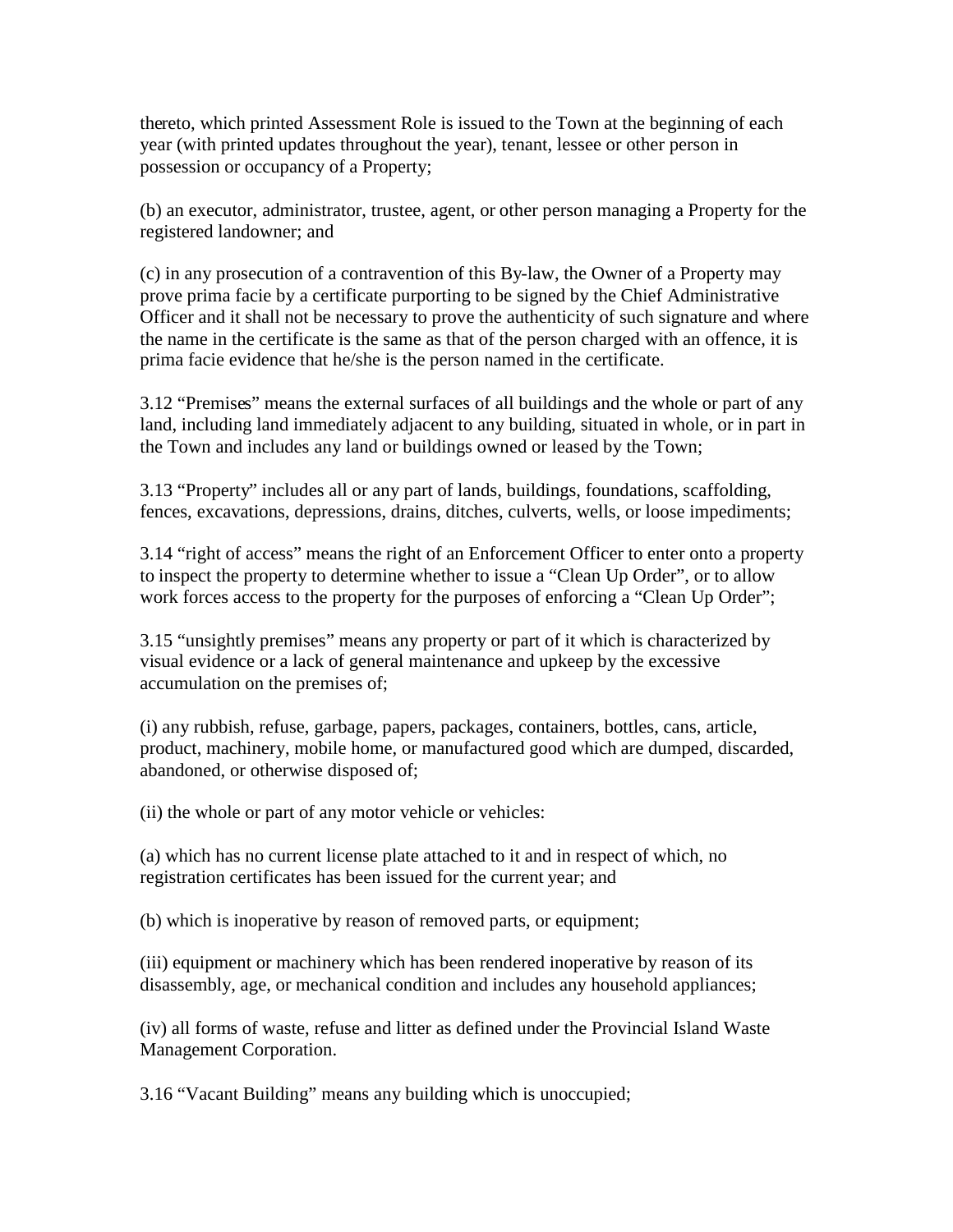3.17 "Vehicle" includes a motor vehicle, trailer, boat, motorized snow vehicle, mechanical equipment" farm implement, or any other vehicle drawn, propelled or driven by any kind of power including muscular power;

3.18 "work force" means Town employees or contract workers engaged by the Town for the purposes of enforcing a "Clean Up Order" ;

3.19 "Yard Material" means organic matter formed as a result of gardening or horticultural pursuits and includes grass, tree and hedge cuttings and clippings, leaves.

## PART IV: ADMINISTRATION

4. 4.1 This By-law shall be administered and enforced by the Chief Administrative Officer, By-law Enforcement Officer, or Royal Canadian Mounted Police.

## PART V: PROPERTY STANDARDS

5. 5.1 No owner of any Property shall permit the Property or any Building thereon to become;

(a) an Unsightly Property; or

(b) otherwise hazardous, dangerous, a fire hazard, unsightly, in need of paint or general upkeep which includes but is not limited to repairing, replacing or painting the building, trim, glazing, sheathing, siding, eaves, or any other materials in order to repair or maintain the appearance or, structural quality of the Building;

5.2 Every Building and every part thereof shall be maintained in a structurally sound condition so as to be capable of safely sustaining its own weight and any normal load to which it may be subject.

5.3 (a) Grass on any Property, except for that Property or any part thereof being used for Agricultural Purposes shall, be maintained.

(b) Where Property that is undeveloped or in the process of being developed meets or shares a common boundary with any other land, at the discretion of the By-law Enforcement Officer the requirement to maintain the grass on that property in accordance with subsection (a) may be limited to a distance of not less than twenty (20) meters from the common boundary.

5.4 Any vehicle that does not display on the windshield affixed to the motor vehicle, a valid unexpired motor vehicle inspection approved sticker issued under the Highway Traffic Act, R.S.P.E.I 1988, Cap.H-5, as amended, and is:

(a) inoperative by reason of removed wheels, battery, motor, transmission, or equipment necessary for its operation; or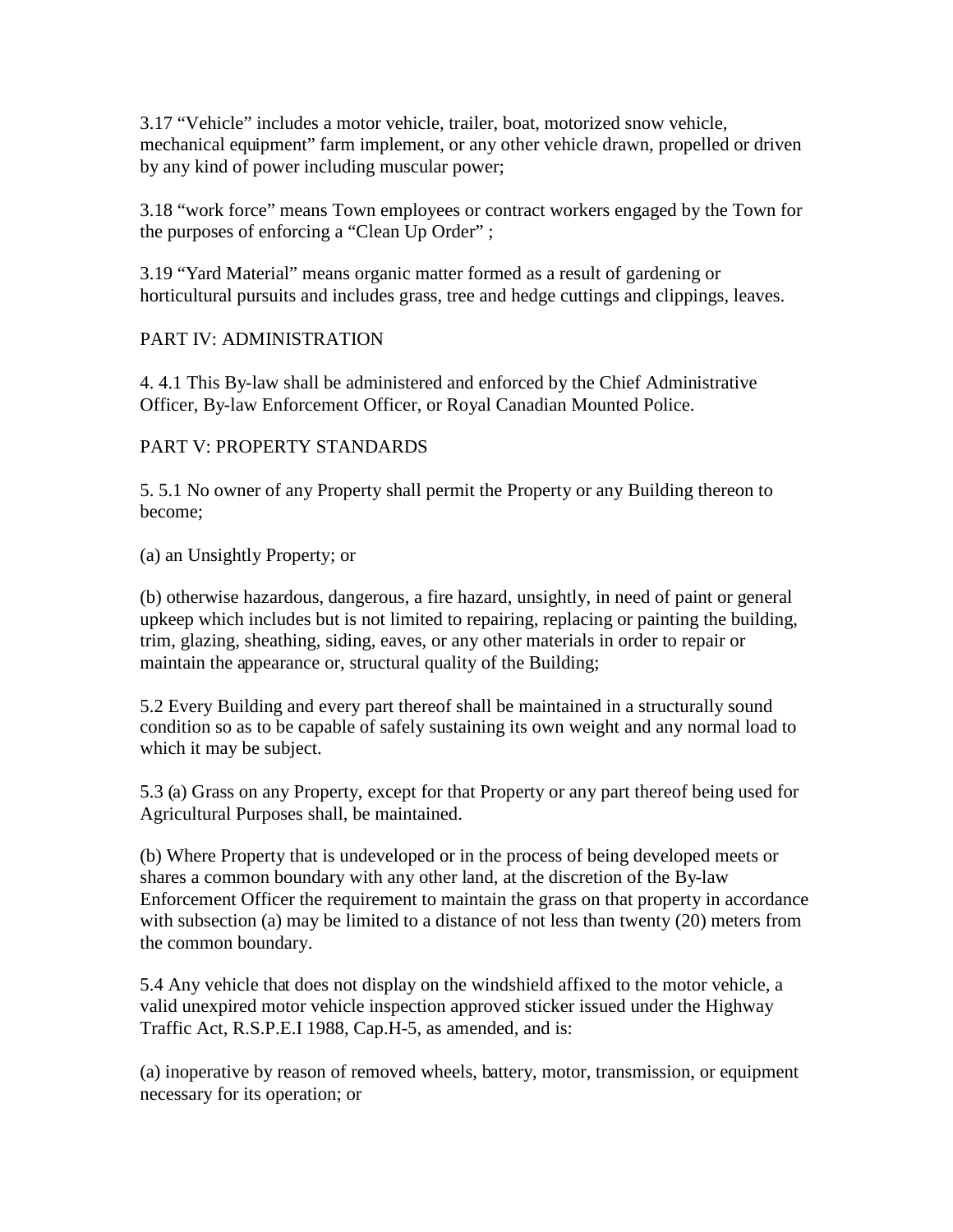(b) in a state of disrepair or is unsightly by reason of missing doors, glass, or body parts,

shall not be parked, stored, or left on any property.

5.5 All Property shall be kept clean and free of:

(a) objects or conditions that may create fire, health or accident hazards; or

(b) heavy undergrowth, with the exception of any land being used for Agricultural Purposes.

5.6 Property on which a Vacant Building is located shall be secure to prevent unauthorized access to the Vacant Building by:

(a) having the doors and windows or other openings replaced or repaired and locked, provided that all windows shall be secured by use of a clear hard material such as; but not limited to, glass or other clear polymer material of at least 5 mm in thickness.

(b) In the event continued damage to property occurs after subsection (a) above has been complied with or where unauthorized access is occurring, by covering the doors and windows or other openings with a solid wooden material; and;

(i) securing the land on which the Vacant Building is located by a fence at least 1.5 meters in height; or

(c) A combination of all or any of the above if prior written approval of the proposed measures for securing the Vacant Building is obtained from the By-law Enforcement Officer, or the Chief Administrative Officer.

5.7 Where wooden material is used to secure a Vacant Building it shall be painted to match the trim color of the Vacant Building and all material used to cover the openings must properly fit inside the outer window, door trim or other openings.

5.8 All material used to secure a Property shall be properly maintained, which includes the replacement of any materials, painting, or other work necessary for good maintenance of the Property in relation to the surrounding neighbourhood.

5.9 Where a Property or Building has been secured pursuant to section 5.6 (a)  $\&$  (b) for more than twelve (12) months, it may be referred to Council and Council may order it to be repaired or demolished in accordance with Part VI of this By-law.

## PART VI: STANDARDS FOR REPAIR, VACATION, OR DEMOLITION

6. 6.1 The following standards shall be applied by the By-law Enforcement Officer, Chief Administrative Officer, or Council in ordering repair, vacation, or demolition of Property: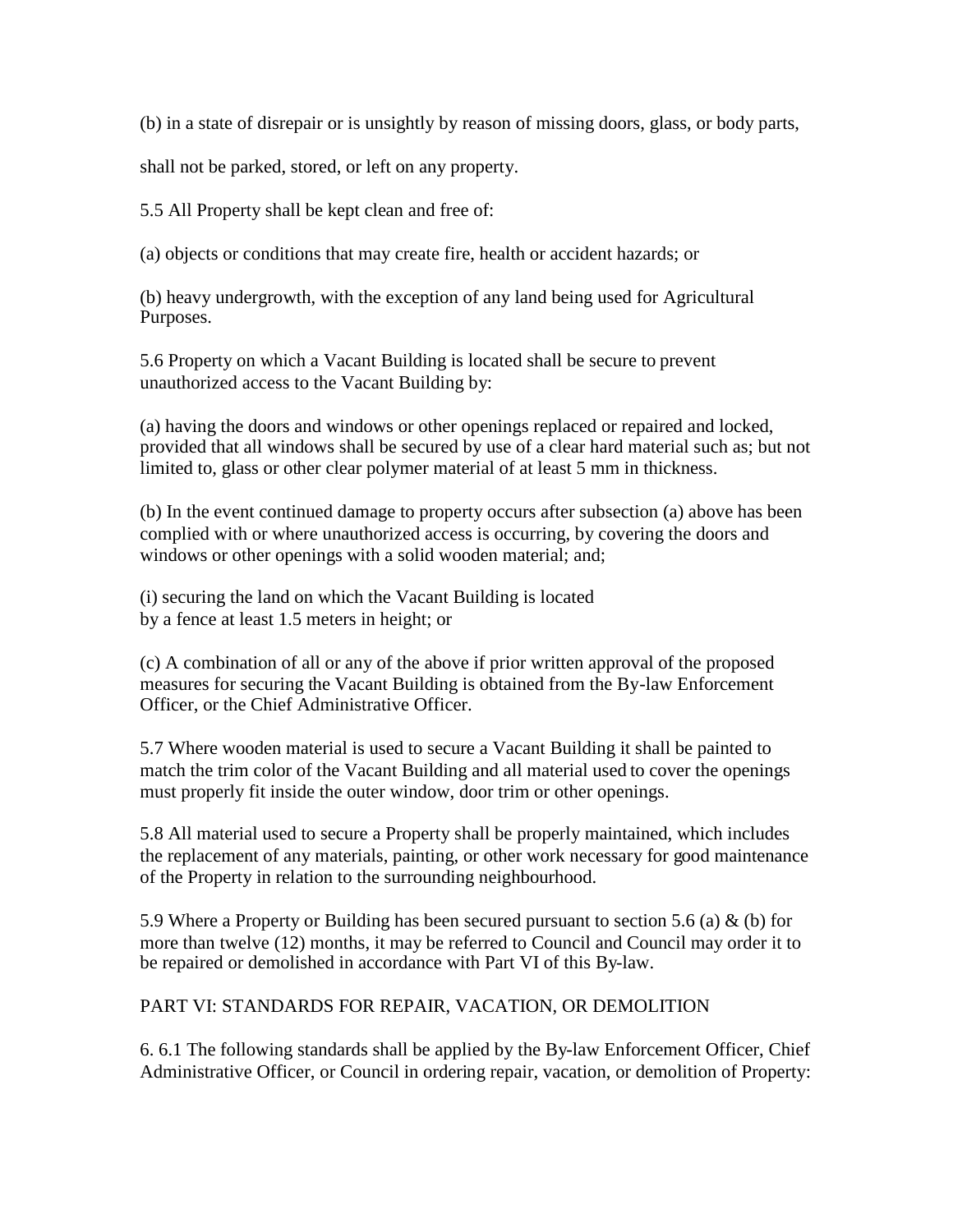(a) any property that is in a condition that makes it dangerous to health, safety or general welfare of its occupants, or occupants of adjoining property, the general public or is a Dangerous or Hazardous Building shall be ordered vacated, repaired or demolished;

(b) any property that can reasonably be brought into compliance with the requirements of this By-law shall be ordered repaired;

(c) any property that cannot reasonably be repaired or that has been ordered repaired but repairs have not been completed by the deadline set out in the Notice pursuant to Section 7.3(c) herein or any extension granted pursuant to Section 7.6 shall be ordered demolished; and

(d) all designated heritage buildings pursuant to applicable By-laws shall receive a recommendation from a Heritage Review Board prior to demolition of the building or any part thereof.

6.2 In addition to any Notice which may be issued pursuant to Part VII, the By-law Enforcement Officer or Chief Administrative Officer shall place a "Dangerous or Hazardous Building Notice" on any Dangerous or Hazardous Building. See Schedule "A" for notice.

#### PART VII: ENFORCEMENT STANDARDS

7. 7.1 The By-law Enforcement Officer, Chief Administrative Officer, or his/her designate, may inspect any Property where in his/her opinion such property violates any of the provisions of this By-law.

7.2 Where, in the opinion of the By-law Enforcement Officer, Chief Administrative Officer, or his/her designate, any Property that does not meet the requirements of this Bylaw, he/she shall issue a Notice pursuant to Section 7.3.

7.3 The Notice shall be issued to the Owner and shall:

(a) be in writing;

(b) state in which respect(s) the Property does not meet the requirements of this By-law and what must be done to the Property to bring it into compliance with the requirements of this By-law; and

(c) state the date before which the Property shall be brought in to compliance with the requirements of this By-law, which date is not to exceed ninety (90) days from the date Notice is deemed to be served pursuant to Section 7.5

7.4 The Notice shall be served:

(a) by personal delivery of the Notice to the Owner; or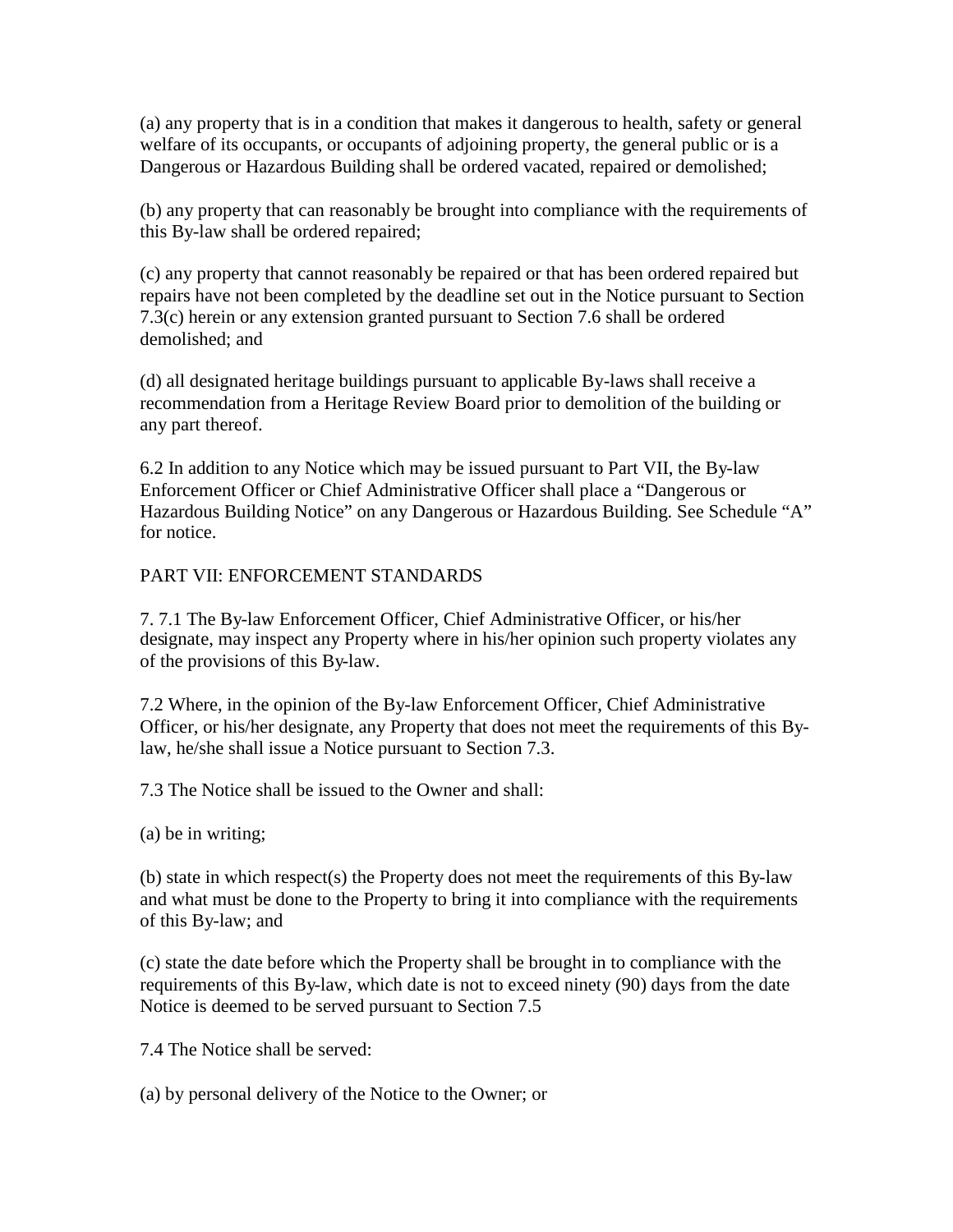(b) by depositing the Notice in the mail by certified letter to the address of the Owner; and

(c) by posting notice in a conspicuous plane on Property.

7.5 The date of service of the Notice is deemed to be:

(a) in Section 7.4 (a), the date of delivery of the Notice to the Owner;

(b) in Section 7.4(b), the date stated on an acknowledgment card received from Canada Post for a certified letter which indicates the date the card is receipted;

(c) in Section 7.4(c), the date the Notice is posted on the Property.

7.6 in any prosecution for an offence under this By-law, when proof of the service of the Notice is made, the burden of proving that he/she is not the person name or referred to in the Notice shall be upon the person charged.

7.7 No action, prosecution or other proceedings shall be brought or shall be instituted against the Town of Souris, its work force, or agents for any authorized act done in pursuance or execution or intended execution of any duty, or duly authorized authority done under the By-law in respect of any alleged neglect, or default, in the execution of any such duty or authority.

7.8 Any expenses incurred by the Town of Souris for removing or remedying the cause of the "Unsightly Premises" as defined in this By-law shall be paid by the Owner or occupier of the premises and shall be a debt owing to the Town of Souris and recoverable in any court of competent jurisdiction.

7.9 The By-law Enforcement Officer, or Chief Administrative Officer may extend the time of the compliance with any notice issued pursuant to this Part provided there is evidence of intent to comply with any such Notice and reasonable cause exists to prevent immediate compliance.

## PART VIII: NON-COMPLIANCE

8. 8.1 Where the Owner of the Property upon whom a Notice pursuant to Part VII has been served, does not comply with the requirements of such Notice, the By-law Enforcement Officer shall notify the Town Council through the Chief Administrative Officer, who may authorize the By-law Enforcement Officer, or Chief Administrative Officer to enter the Property without warrant or other legal process and thereupon carry out any and all work as stated in the Notice in order to bring the Property into compliance with the requirements of this By-law. A Resolution passed by the Town Council shall be in effect for six (6) months from the date of passing and enables the By-law Enforcement Officer or Chief Administrative Officer to re-enter at any time to remedy a recurring condition.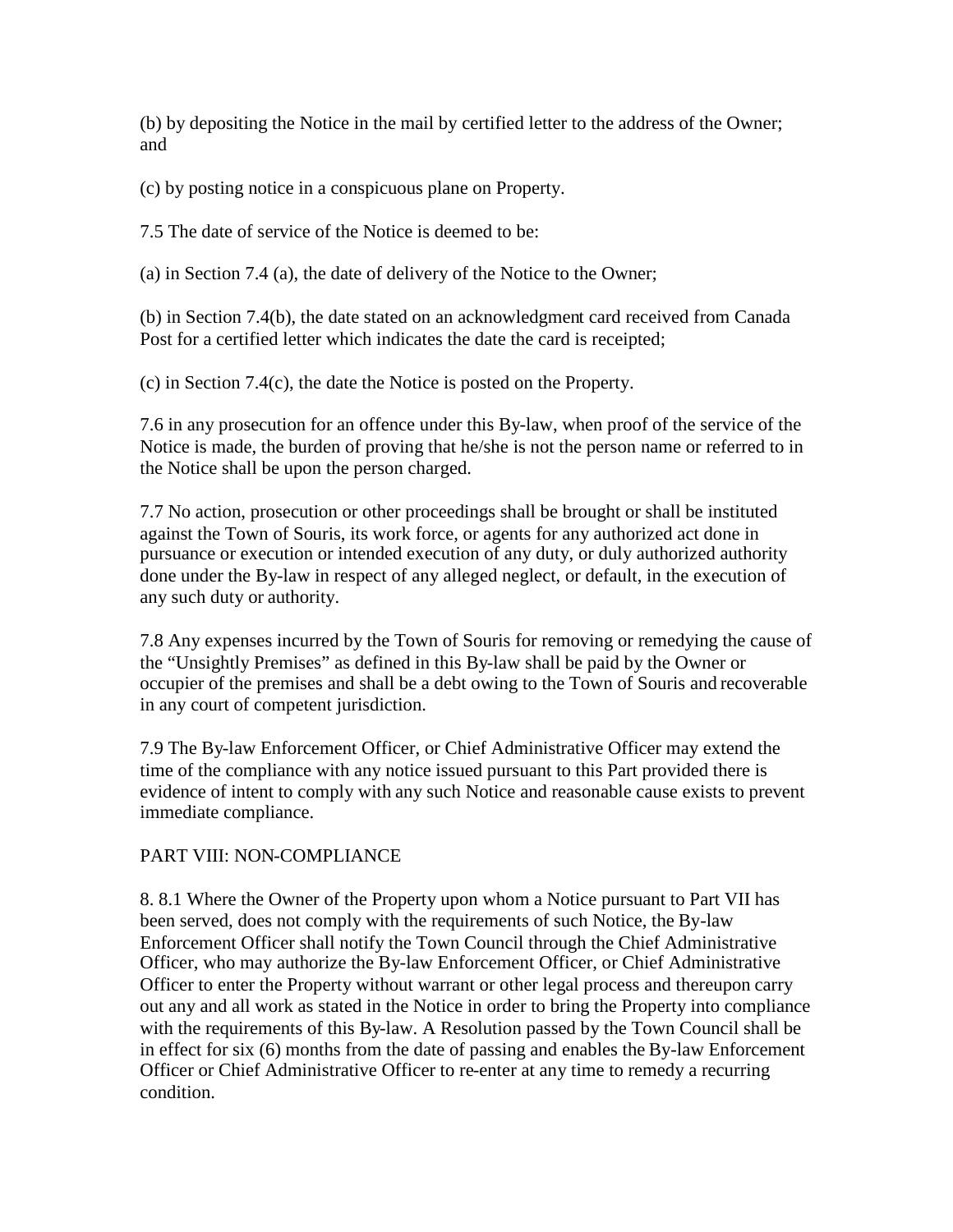8.2 The Chief Administrative Officer shall cause the costs of such vacation, repair, demolition, or other work done to be charged against the Property as a Municipal Lien or to be recorded in a suit of law against the Owner; provided that, in any cases where such procedure is desirable and any delay thereby caused will not be dangerous to the health, safety or general welfare of the people of the Town of Souris, the Chief Administrative Officer shall take legal action to force the Owner to take all necessary actions to comply with this By-law.

#### PART IX: EMERGENCY CASES

9. 9.1 In cases where it reasonably appears that there is immediate danger to the life of any person, unless a "Dangerous or Hazardous Building" as defined herein is immediately vacated, repaired, or demolished, the Chief Administrative Officer or his/her designate shall take all steps necessary to effect the immediate repair, or demolition of such Building. The costs of such emergency vacations, repairs, or demolition of such Building shall be collected in the same manner as provided in Section8.2 of this By-law.

#### PART X: SEVERABILITY

10. 10.1 It is the intention of the Town Council that each separate provision of this Bylaw shall be deemed independent from all other provisions of this By-law, such that if any provision of this By-law is declared invalid, all other provisions of this By-law shall remain valid and enforceable.

#### PART XI: INTERPRETATION

11. 11.1 In this By-law words impounding the singular shall include the plural and words impounding the masculine gender shall include the female gender and vice versa.

#### PART XII: PENALTIES

12. 12.1 Any person who contravenes Part V of this By-law is guilty of an offence and liable on summary conviction;

(a) for first offence, to a fine of ONE HUNDRED DOLLARS (\$100.00) and in default of payment to imprisonment for a term of not more than five (5) days;

(b) for a second offence, to a fine of FIVE HUNDRED DOLLARS (\$500.00) and in default of payment to imprisonment for a term of not more than twenty (20) days;

(c) for a third offence, to a fine of ONE THOUSAND DOLLARDS (\$1,000.00) and in default of payment to imprisonment for a term of not more than thirty (30) days.

(d) for a fourth or subsequent offence to a fine of a maximum amount of FIFTEEN HUNDRED DOLLARS (\$1,500.00) or for a term of imprisonment not exceeding six (6) months.